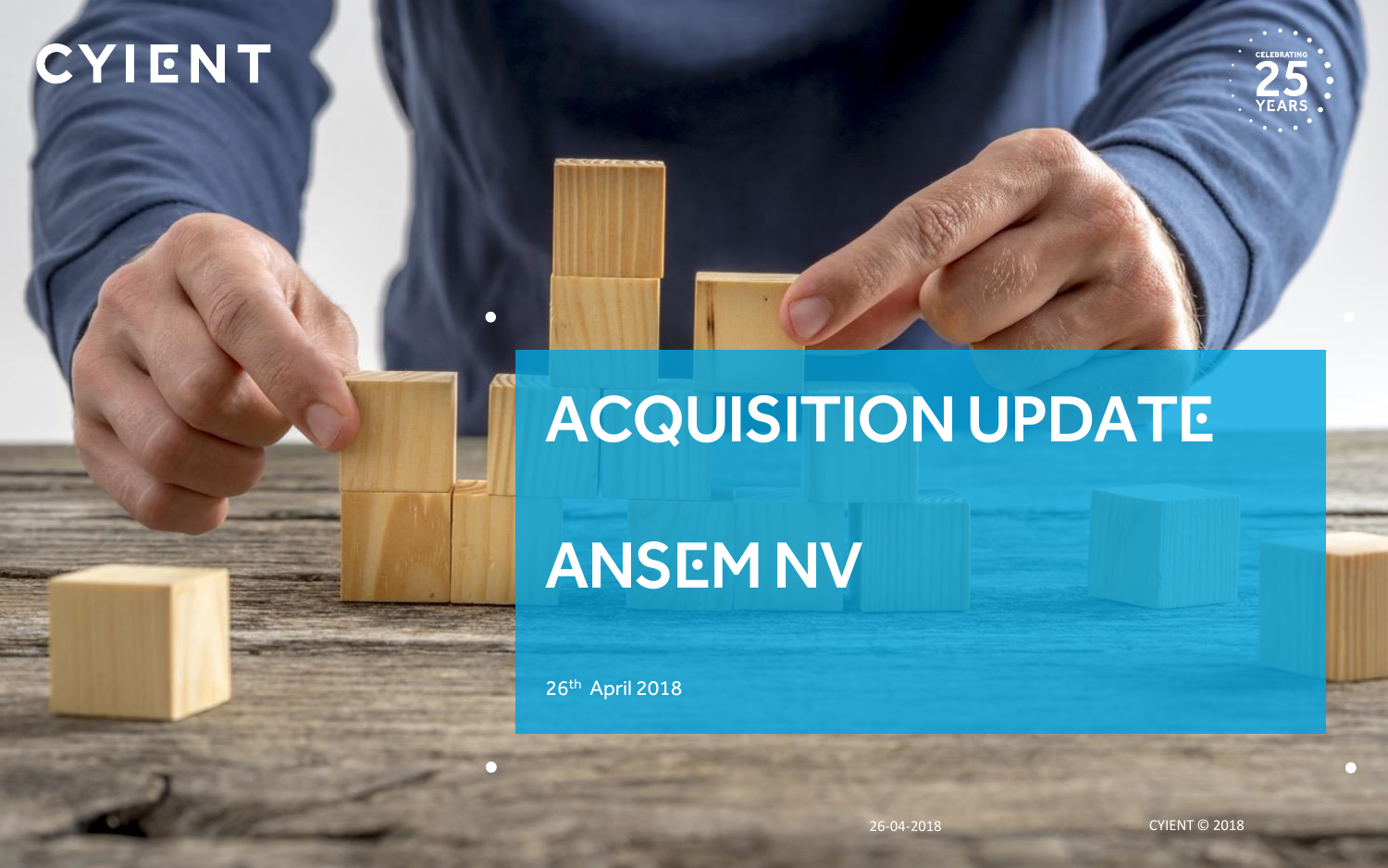#### **Content**

- **Company Overview**
- **Acquisition Rationale & Strategic Fit**
- **Transaction details**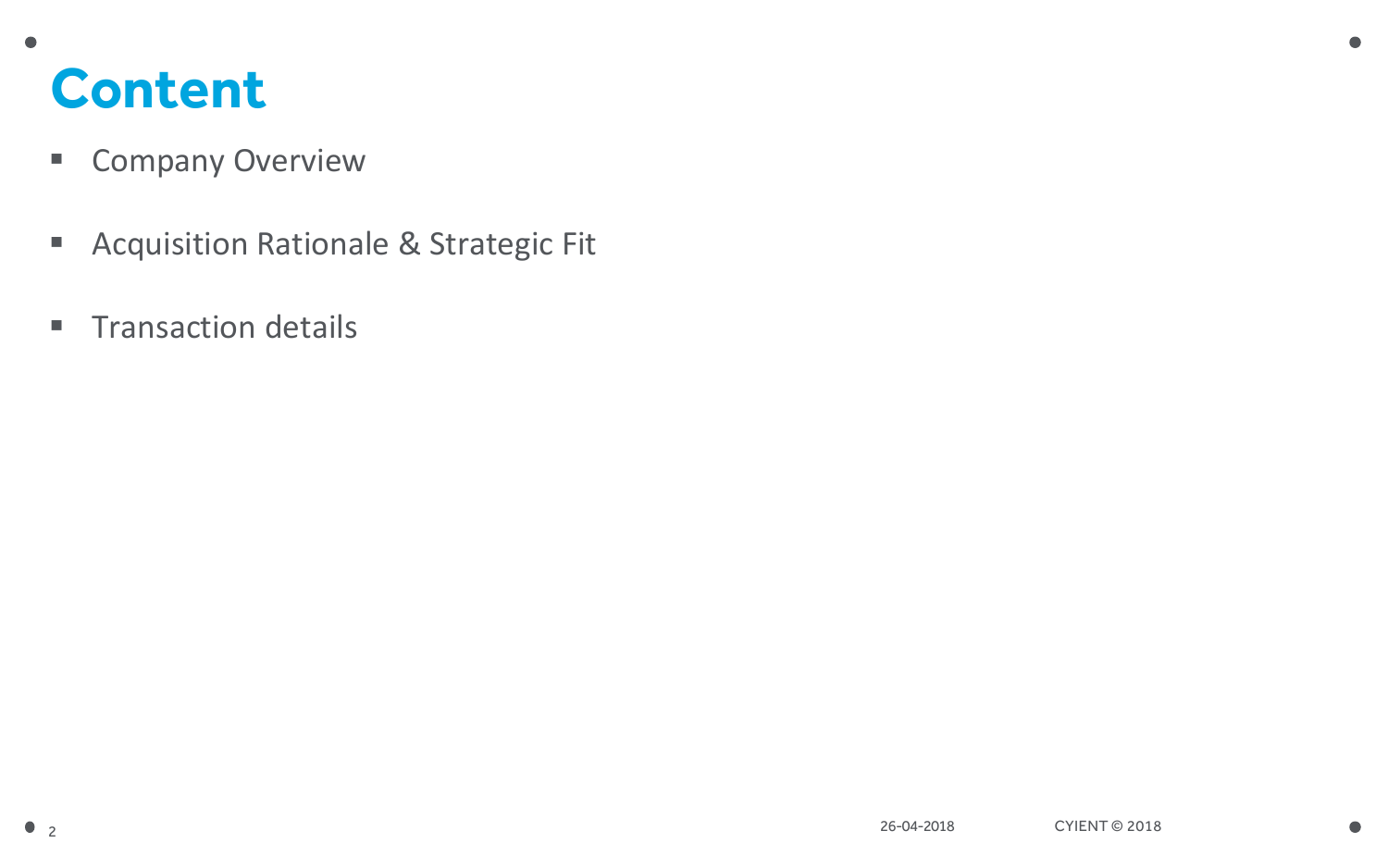## **AnSem: Company Overview**

| Incorporation                  | 1998                                                     |
|--------------------------------|----------------------------------------------------------|
| Locations                      | Leuven, Belgium and Enschede, Netherlands                |
| <b>Business Unit in Cyient</b> | Semiconductor                                            |
| Core capabilities              | ASIC Design and Verification-Analog, RF and Mixed Signal |
| <b>Financials</b>              | Revenue - ~\$10 Million; Operating margin: 20%+          |
| Shareholding                   | <b>Founding Owners + IMEC</b>                            |

 $\bullet$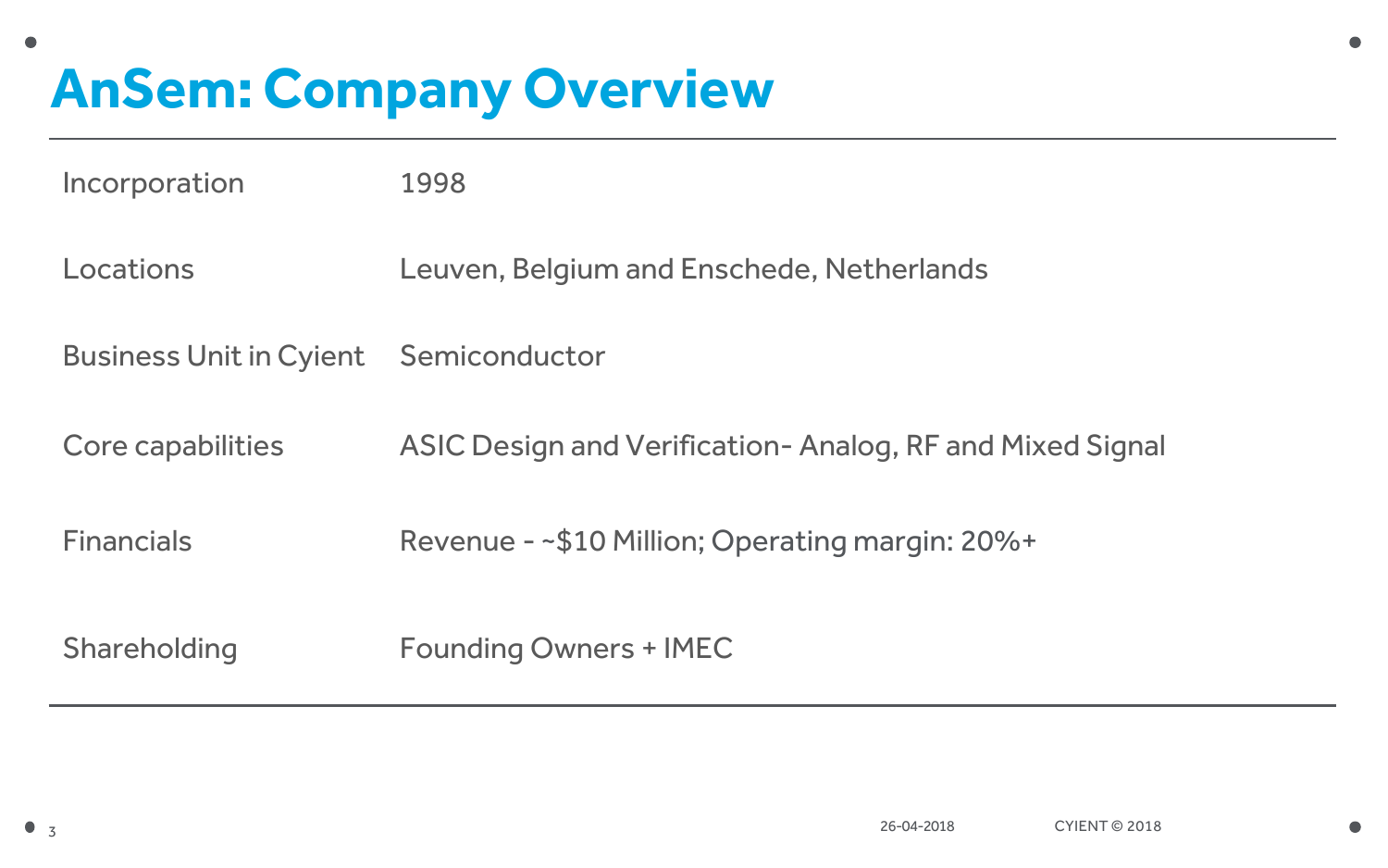### **Acquisition rationale for AnSem**



**AnSem enables Cyient to create a differentiated value proposition for our customers leveraging top notch talent for Cyient to deliver solutions.**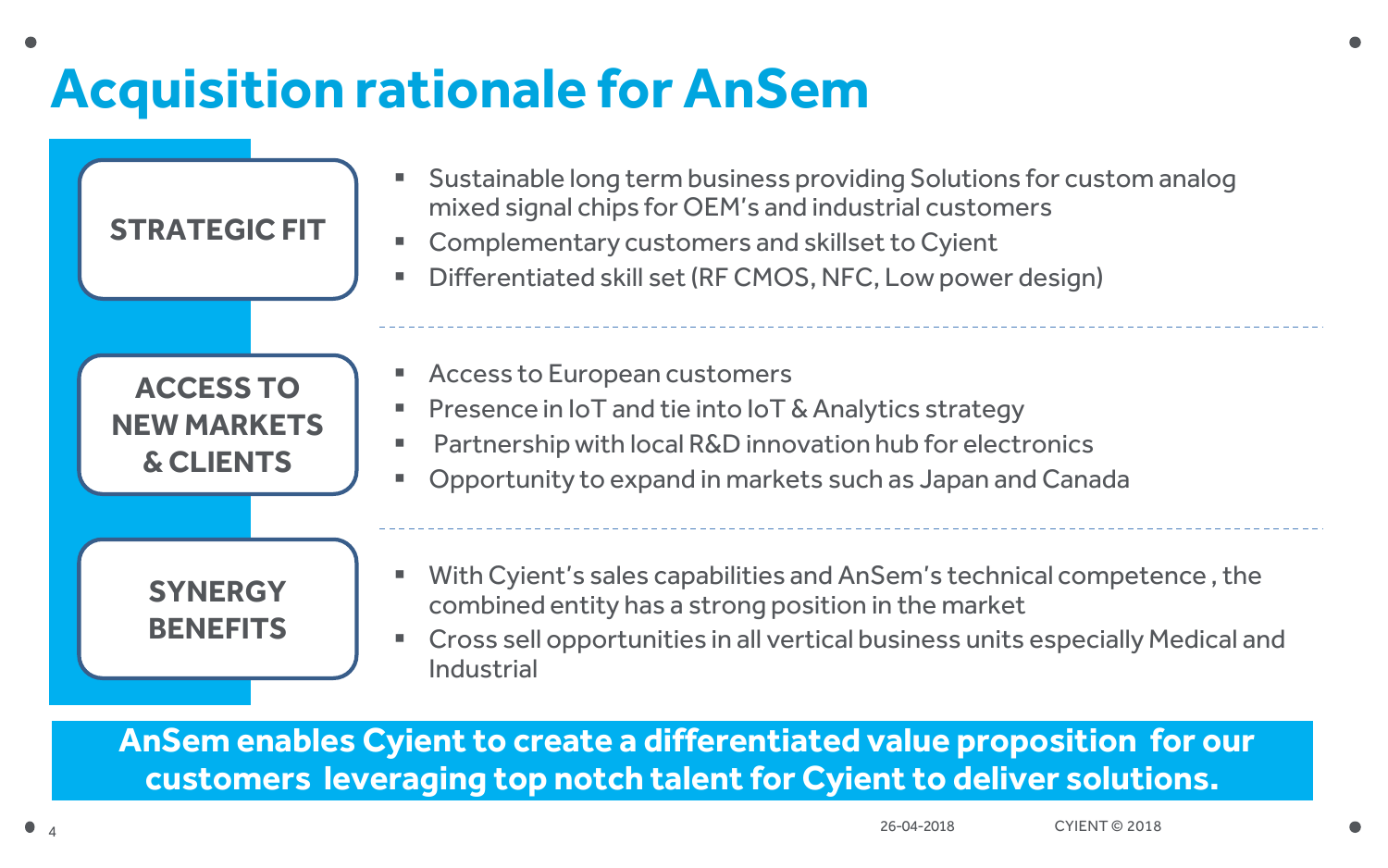#### **Transaction Details**

- 100% Share Purchase transaction, Founders and the management team to continue with Cyient for long term
- Deal to be financed by 1:1 Debt Equity ratio for cost arbitrage and leveraging.
- The Enterprise value shall be payable as follows
	- ~\$17 Million on a cash free and debt free basis
	- Deferred payment and earn out based on future performance
- Acquisition is EPS accretive and improves RoCE and RoE for Cyient